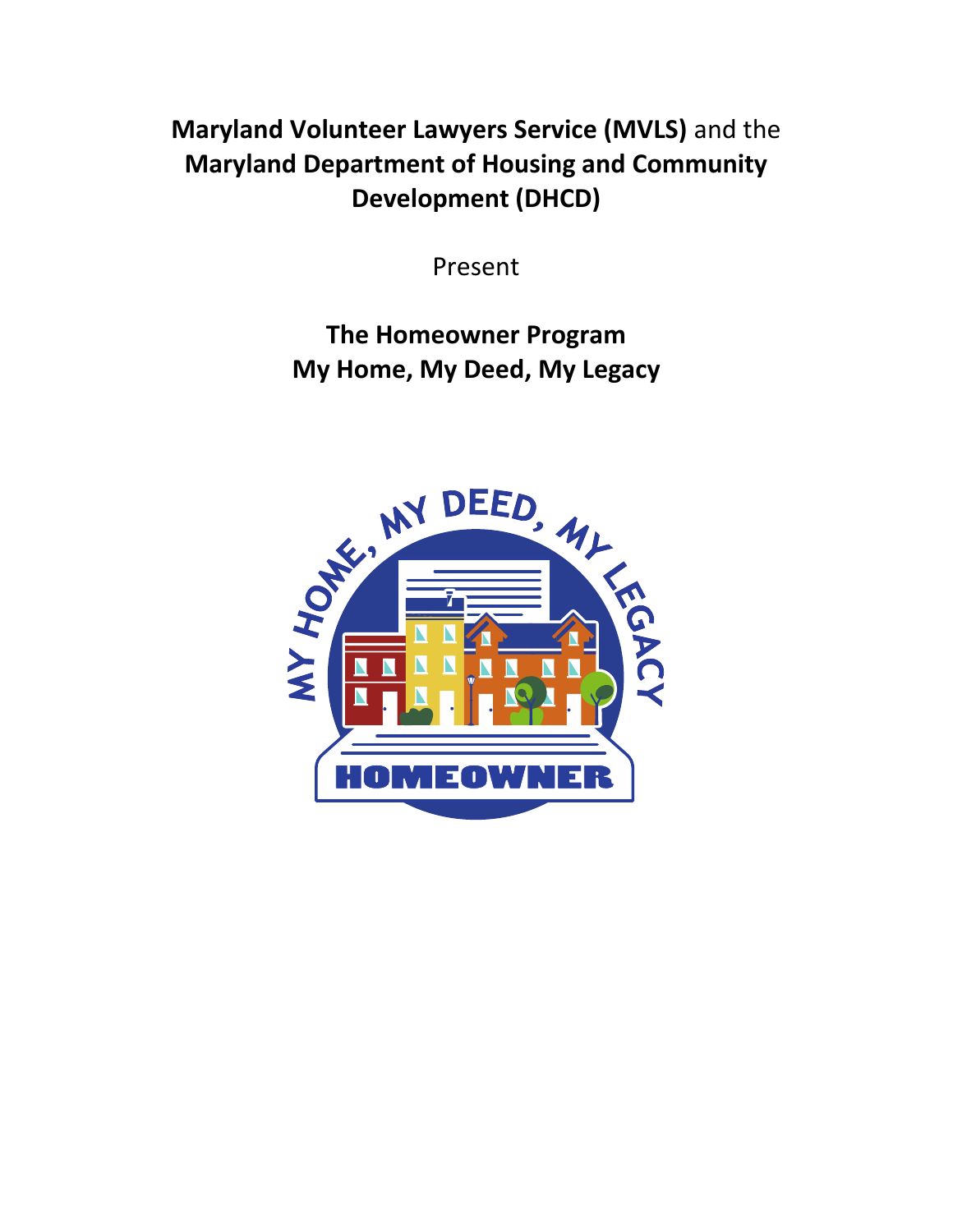# **CONTENT TOOLKIT**

#### **CAMPAIGN OVERVIEW**

Maryland Volunteer Lawyers Service [\(MVLS\)](https://mvlslaw.org/), the largest provider of pro bono civil legal services

to low-income Marylanders, and the Maryland Department of Housing and Community Development (DHCD) created the "Homeowner: My Home, My Deed, My Legacy" citywide public awareness program to educate Baltimore City residents – especially low-income residents – about the importance of estate planning and the critical need to confirm their name is on the deed to their property. Through a generous grant from the Maryland DHCD and services provided by MVLS, Baltimore City residents now have access to estate planning resources, including an online information hub [\(www.myhomemydeed.org\)](http://www.myhomemydeed.org/), a "Homeowner" hotline (443-451-4066) and support from volunteer attorneys to walk them through the estate planning and deed confirmation process.

As a part of the citywide public awareness program, MVLS will be hosting four (4) clinics throughout Baltimore City in 2019. Through MVLS' community outreach, the organization will be recruiting clients directly for these clinics.



# **NEWSLETTER CONTENT**

As a community partner of the Homeowner program, we welcome you to share messaging about our program to your members and newsletter readers. With your help, we want to increase awareness and drive traffic to our program website – [www.myhomemydeed.org](http://www.myhomemydeed.org/) or callers to our Homeowner Hotline (443-451-4066). Below is newsletter copy for you to consider – 100 and 200 words, respectively:

 **Do you really own your home?** If you're unsure if you are listed on the deed to your home, there is help for you! Maryland Volunteer Lawyers Service [\(MVLS\)](https://mvlslaw.org/) and the Maryland Department of Housing and Community Development (DHCD) created resources to help Baltimore City residents learn about the estate planning process and to confirm their name is on the deed to their home. Income restrictions apply. Visit [www.myhomemydeed.org](http://www.myhomemydeed.org/) or call the Homeowner hotline (443-451-4066) to learn more. If you income qualify, you may receive support from volunteer attorneys to walk you through the estate planning and deed confirmation process. It's your home, your deed, your legacy – protect them today!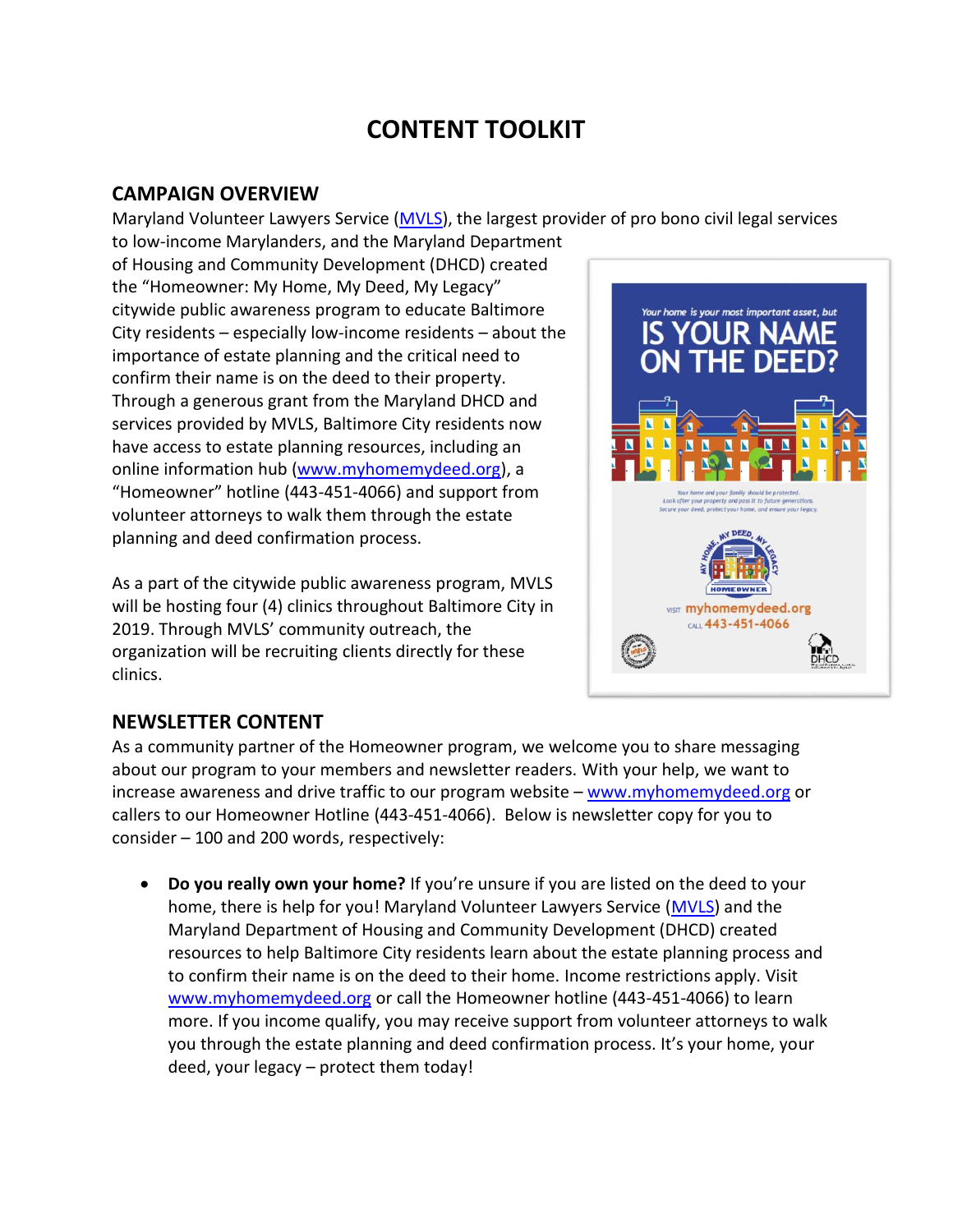**New Estate Planning and Homeownership Resources for Baltimore City Residents** Maryland Volunteer Lawyers Service [\(MVLS\)](https://mvlslaw.org/) and the Maryland Department of Housing and Community Development (DHCD) are collaborating to deliver new estate planning and homeownership resources to Baltimore City residents.

The "Homeowner: My Home, My Deed, My Legacy" program provides ways to navigate the estate administration process, the creation of wills and health care directives, and provides steps to avoid probate. Volunteer attorneys may be available to walk you through the estate planning and deed confirmation process.

According to Susan Francis, deputy director of MVLS, "We meet so many homeowners who think they legally own their home, but to their surprise, the house wasn't passed properly and now they aren't on the deed to their homes. This can make the resident defenseless against losing the home due to tax sale, foreclosure, and limited access to critical programs that can prevent the home from falling into disrepair. The Homeowner campaign will help ensure that the one wealth-building asset that most families have – their home – is able to stay in their family now and that the home will pass to future generations."

Income restrictions apply. Visi[t www.myhomemydeed.org](http://www.myhomemydeed.org/) or call the Homeowner hotline at 443-451-4066 to learn more.

It's your home, your deed, your legacy – protect them today!

# **SOCIAL MEDIA**

As a partner of the Homeowner program, we welcome you to use a series of social media posts to increase awareness and drive traffic to our website – [www.myhomemydeed.org](http://www.myhomemydeed.org/) – or callers to our Homeowner Hotline (443-451-4066). It's simple...copy, paste, schedule.

## **Facebook Post Ideas (use these or create your own)**

- Are you trying to confirm if your name is on the deed to your home? Don't do it alone! Maryland Volunteer Lawyers Service (MVLS) and the Department of Housing and Community Development (DHCD) created resources just for you. Visit [www.myhomemydeed.org](http://www.myhomemydeed.org/) or call 443-451-4066 for help. #myhomemydeed #homeownership
- Estate planning is for everyone not just the wealthy! Baltimore City residents now have access to new tools and volunteer attorneys to help them navigate the estate planning and deed process. Income restrictions apply. Visit [www.myhomemydeed.org](http://www.myhomemydeed.org/) or call 443-451-4066 to learn more. #myhomemydeed #homeownership #estateplanningforall